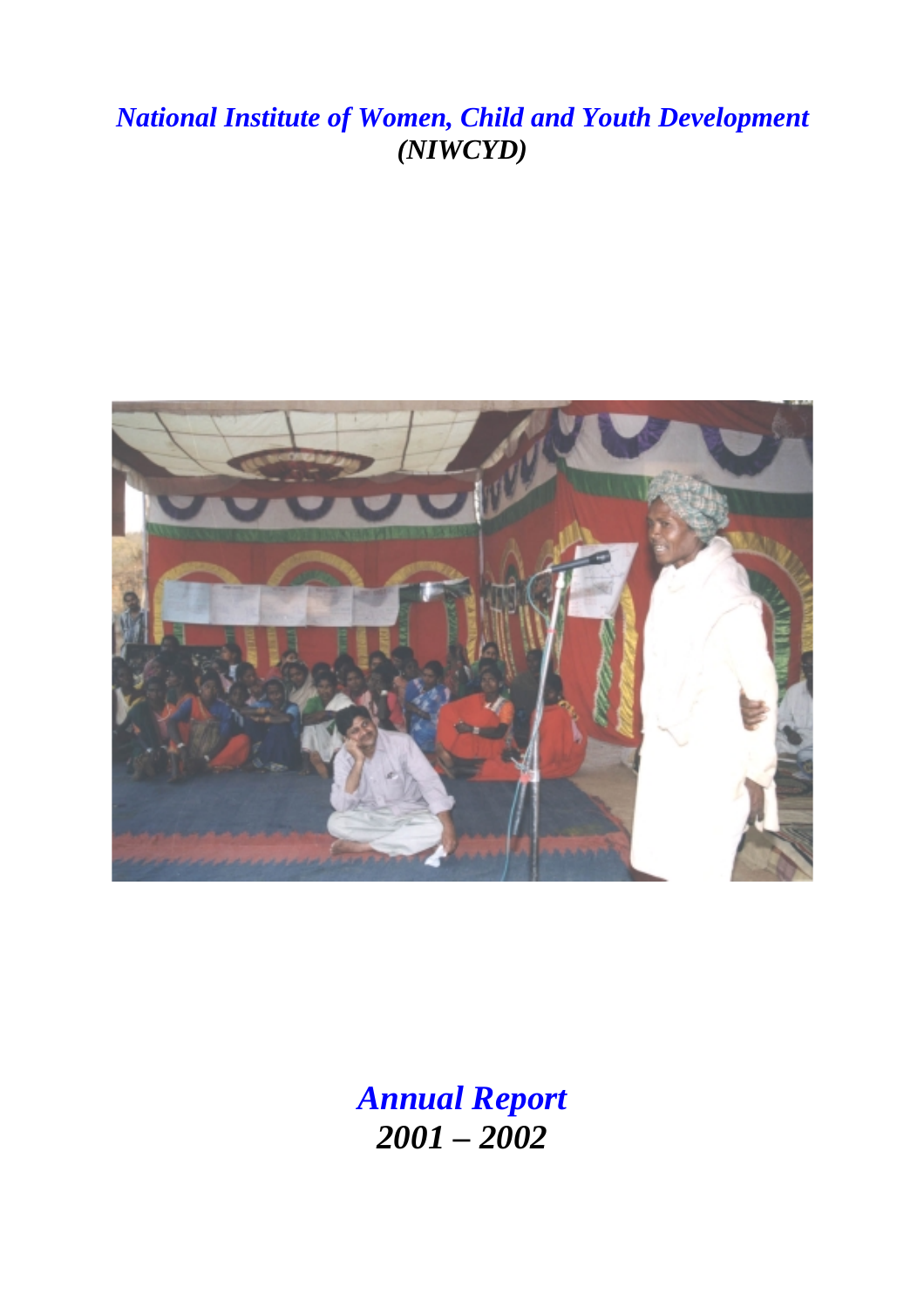### *Preface*

*The year that has gone by has been instrumental in strengthening NIWCYD's development initiatives. The main focus remained on* 

- *sustainable livelihoods through capacity building at the grassroots*
- *natural resource management*
- *promoting the process of participation of the people in democratic decision making processes*
- *gender justice*
- *advocacy for the rights of tribals and*
- *child development*

*These issues that form the core and philosophy of our work and have been the*  main line of action for the last several years. In the environment of *globalization and its effects, we resolve to continue working with the most vulnerable sections of society in the tribal and rural areas of Madhya Pradesh, Chhatisgarh and Maharashtra. We do not feel that we can 'do' anything for the people : what we can perhaps achieve is an awakening amongst people and perform the role of facilitating the development process. We have always been conscious of our limited reach and have never harboured ambitions of supplanting the government machinery even in the areas we work in. Our interventions are always aimed at experimentation and model development. We hope to demonstrate new models, based on peoples participation, which can be taken up the government machinery or other NGOs.* 

*The year under report has seen forays into the area of child development including elimination of child labour, elementary education, reform of juvenile homes and Reduction of neonatal mortality along with the capacity building of the people.* 

*The years to come are likely to be challenging and exciting and we look forward with great hope and expectations.* 

*R K Malaviya Vice President*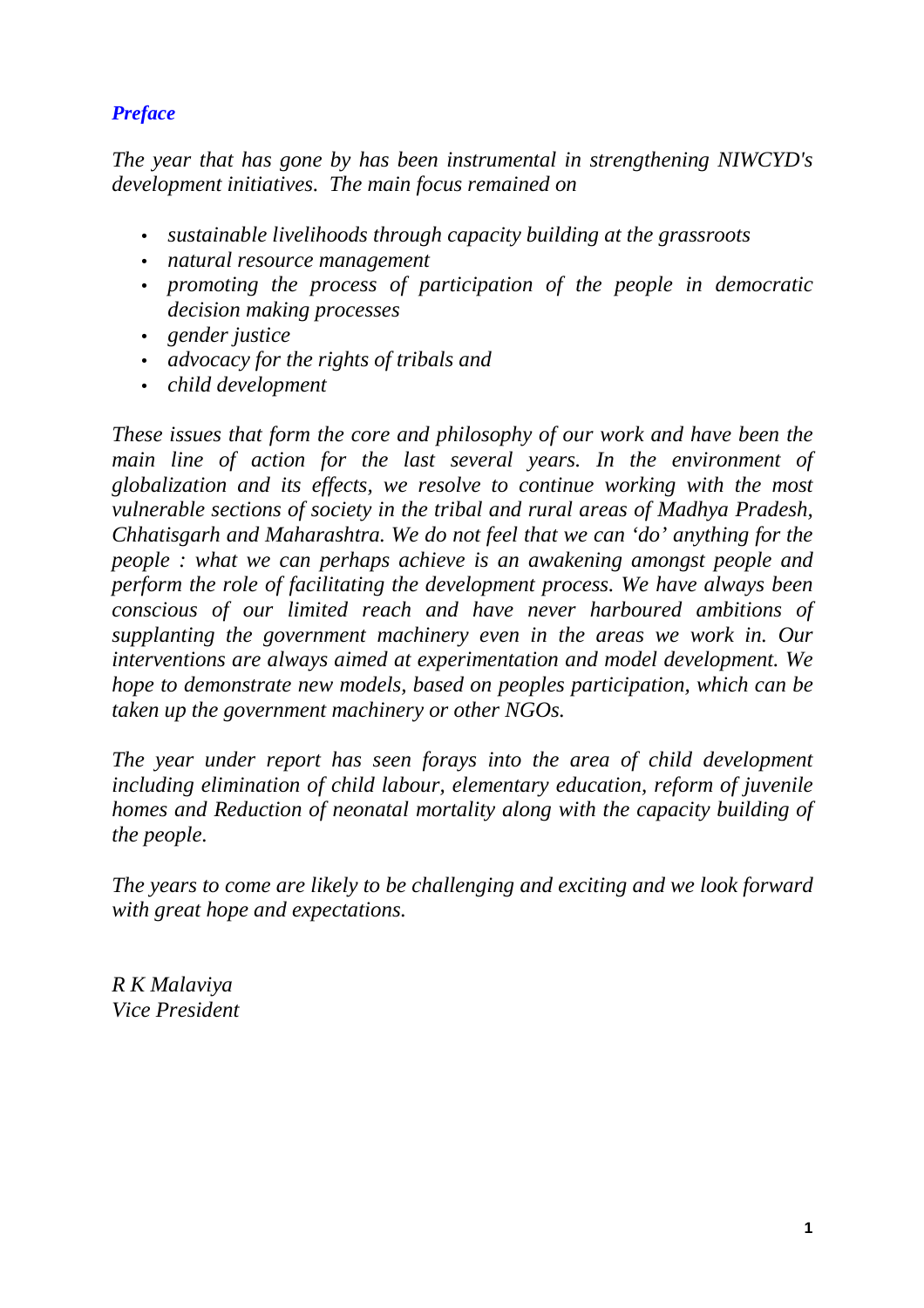### **Introduction**

The National Institute of Women, Child and Youth Development (NIWCYD) is active in Central India - Madhya Pradesh, Chattisgarh and the Vidarbha Region of Maharashtra. It works at the grassroots directly and also in association with a number of smaller grassroots organisations. NIWCYD's aim is to *"engender peoples empowerment through the twin interventions of capacity building and sustainable natural resource management"* 

The main focus of the work is in tribal and rural areas of the three states. Most of NIWCYD's interventions are aimed at reaching the people from the Scheduled Tribes and Scheduled Castes with special focus on those living below the poverty line. Most of NIWCYD programmes are planned in a holistic manner and aim to address all the major development issues and concerns in the geographical area of work.

All the projects and programmes undertaken in the year under report can be divided into three broad areas

- A. Integrated Rural and Tribal Development.
- B. Child Development.
- C. Study, Networking and Advocacy.

## **INTEGRATED RURAL AND TRIBAL DEVELOPMENT**

A number of smaller projects form part of this programme which NIWCYD is implementing in Dindori district of Madhya Pradesh and Kanker and Bastar districts of Chhatisgarh State. In all, over 35 villages and a population of over 10,000 is reached directly through one or the other projects. The many facets of this programme make it truly a holistic and integrated approach. Some of the major interventions in the programme include

#### **Natural Resource Management**

The land the people possess in the tribal and the rural area is always degraded with no irrigation facilities. The yield that is derived from rain-fed agriculture is sufficient for the marginal and small farming families only for about 5 to 7 months on an average. This leads to starvation, malnutrition, poor health, migration, indebtedness and in general disruption of family life. NIWCYD believes that there is need to maximize the benefits that can be derived from natural resources of land and water.

NIWCYD therefore undertakes activities like land leveling and stone bunding to improve the quality of agricultural land. In the year under report 54 acres of land belonging to 178 families in 5 villages was developed. The beneficiary families participate in the planning and implementation process. NIWCYD ensures every family in the village gets an opportunity to develop his piece of land. It expects that once the benefits of this development are witnessed the family will undertake land development activities on the remaining part of their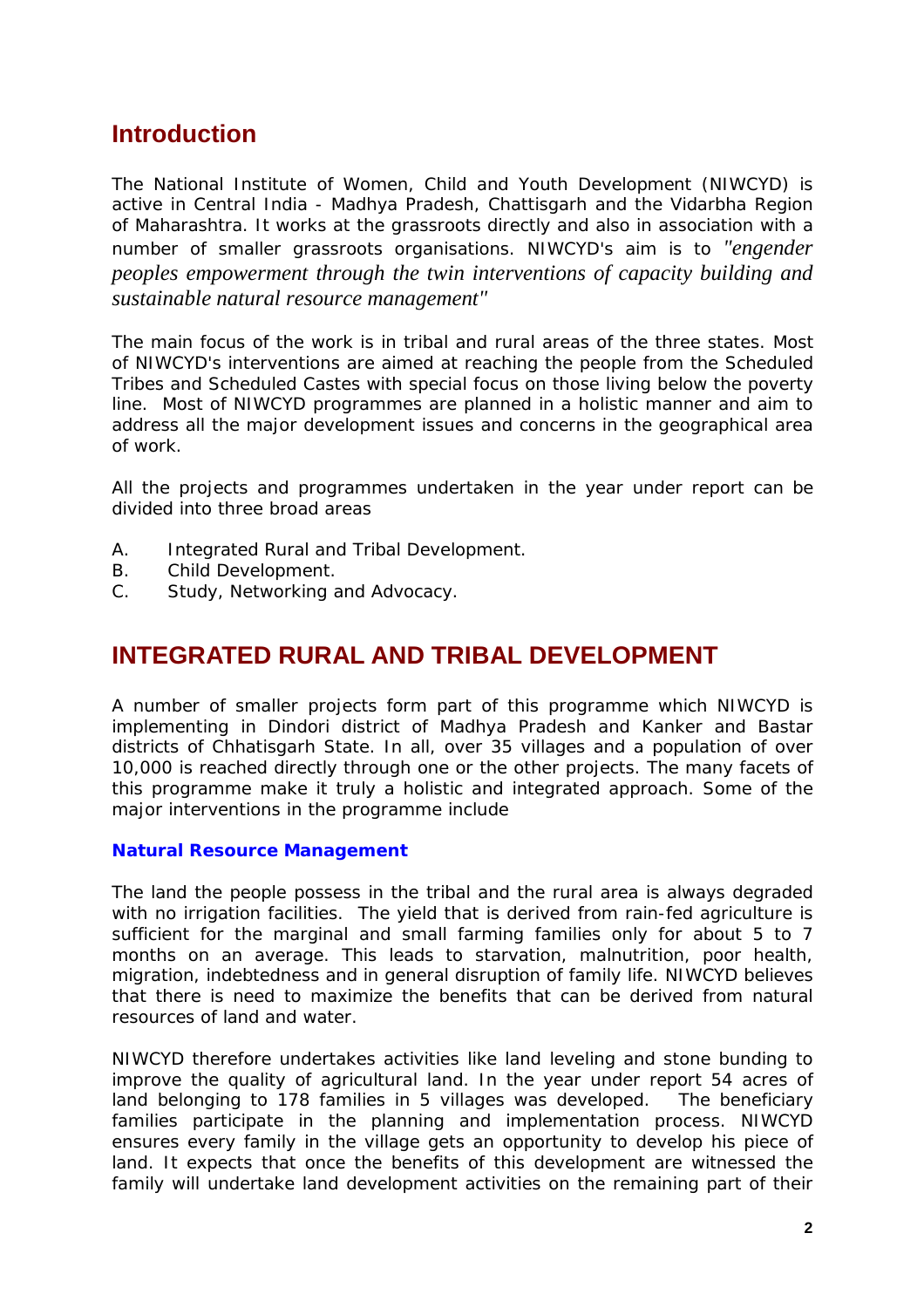land holding on their own. This ensures that the impact of the activity far exceeds the targets set and makes the process cost effective.

To overcome the issue of lack of irrigation systems, NIWCYD undertakes water development activities including building of new wells / lakes, dredging and repair of old wells and lakes, spring development and building of small check dams. 8 water structures including wells, lakes nalla diversions etc. have been developed in the project area.

#### **Improvement in Agricultural Yield**

The next logical step after the land and water development activities is improving agriculture techniques. NIWCYD, with assistance from experts in agriculture, tries to ensure that the farmers adopt the appropriate and sustainable agriculture techniques. Some of these inputs include crop rotation principles, NaDEP / Vermiculture for organic fertilisers, natural pesticides, appropriate use of water etc.

In the Baiga Chek area in the state of MP, NIWCYD has undertaken a research into the aspect of crop diversity and rotation. It conducted seed trials in order to determine the most effective and suitable agricultural inputs and techniques.

In almost all the areas where this activity has been carried out for the last few years, NIWCYD has recorded increase in agriculture yield by about **30 %.** This means that the primary issue of food insufficiency is on the way to being solved.

#### **Income Generation Programmes (IGPs) for Families**

Land and water development activities help those families with some land holding. For the landless families NIWCYD promotes Income Generation Programmes (IGPs). These are built round locally available raw material and native skills of the people. Some of the income generation activities that NIWCYD has promoted include pig rearing, goat rearing, poultry, fishery, community vegetable and fruit selling, collection, processing and marketing of Minor Forest Produce collection and marketing, collection and marketing of cash crop, craft related activities like bamboo work, grass mats weaving, fans etc. NIWCYD tries to promote these activities in groups in order to ensure that the success rate is enhanced. Skills are imparted to the families through the twin process of training and exposure. Seed capital is often provided in form of loans administered out of the Gramkosh.

#### **Building the Gramkosh (Village Fund)**

The community contributes in all the programme that NIWCYD undertakes. Since the beneficiaries often come form the poorest families, their contribution is often in form of labour. Very early into its programme, NIWCYD realized the need for formally organizing the contribution. In most areas where soil and water conservation activities are implemented, the people contribute 50 % of the wages received for the land development and 30 % of the wages received for water sources development to the Gramkosh! The Gramkosh is then used for undertaking other development activities in the village like thrift and credit, providing loans to the farmers for agriculture related activities, co-operatives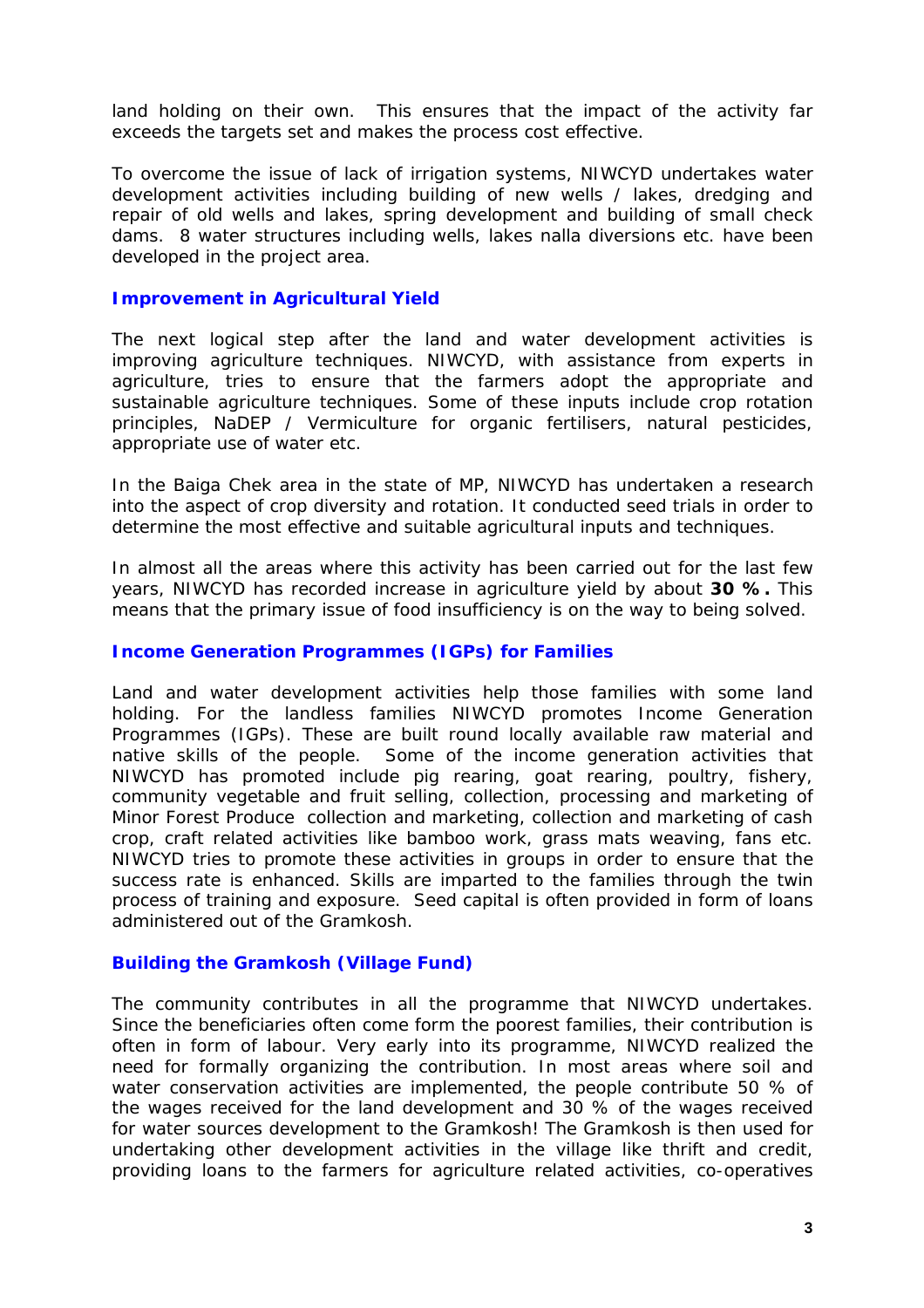and income generating activities, providing financial assistance in emergency situations like death, marriage, birth and other social and religious occasions, establishing fair price grain shops. Management of the Gramkosh rests with the local people. A committee is nominated by the Gramsabha for the same. This committee includes women from villages who have participated in the decision making process with consultation from Gramsabha. Each Gramkosh has a separate bank account. To date NIWCYD has established Gramkosh in **23**  villages. The total amount available in these is Rs. **10,35,563/-** an average of **Rs.45,024/-** per village.

#### **Establishing Seed and Grain Banks**

Due to food insufficiency in the area, indebtedness to money lenders was widely prevalent. On studying the situation, NIWCYD realized that most of the original loans had been for purchase of grain in the lean months (April - August) and seed (June). The rates of interest charged by the usurious moneylenders resulted in propagation of the debt trap. NIWCYD therefore established seed and grain banks by making an initial capital contribution. These banks now operate on the initial capital and the grain / seeds returned, with interest, by the borrowers. In some cases, stock was replenished and augmented from the funds available out of the Gramkosh. A committee of the people especially the women from the village normally manage the seed and grain bank and take care of all activities like making purchases, stocking, distribution and recovery of all loans. To date NIWCYD has established seed and grain banks in **24** villages. Over **100** quintals of grain and **92** quintals of seeds are available in these banks.

#### **Awareness and Capacity Building of the Gramsabha**

This activity is not only carried out in all the villages where the physical interventions have been introduced on activities are implemented but also the villages in the area are covered. The NIWCYD strategy in this intervention is simple: at the outset it tries to ensure that the Gramsabha is formulated and is made functional. This is because the Gramsabha is an important institution in context of village development. All the major decisions in the village are needed to be taken by the Gramsabha. NIWCYD tries to consciously promote a consensus model of decision making rather than rule of a simple majority. This ensures that all the people are involved in the process of decision making and any activity or process finds support amongst all villagers. Women are actively promoted and motivated to participate in the gramsabha.

NIWCYD feels that for the full benefits of government development schemes to reach the villagers, the community has to take advantage of their rights under the Panchayat Raj Act. The Gram Panchayat needs to be fully aware of the scope and extent of the same. Training classes / discussion sessions are conducted in each village to ensure that each person in the village is made aware. NIWCYD has implemented these awareness activities in **75** villages. It has received the maximum amount of success in the Mahakoushal region of Madhya Pradesh.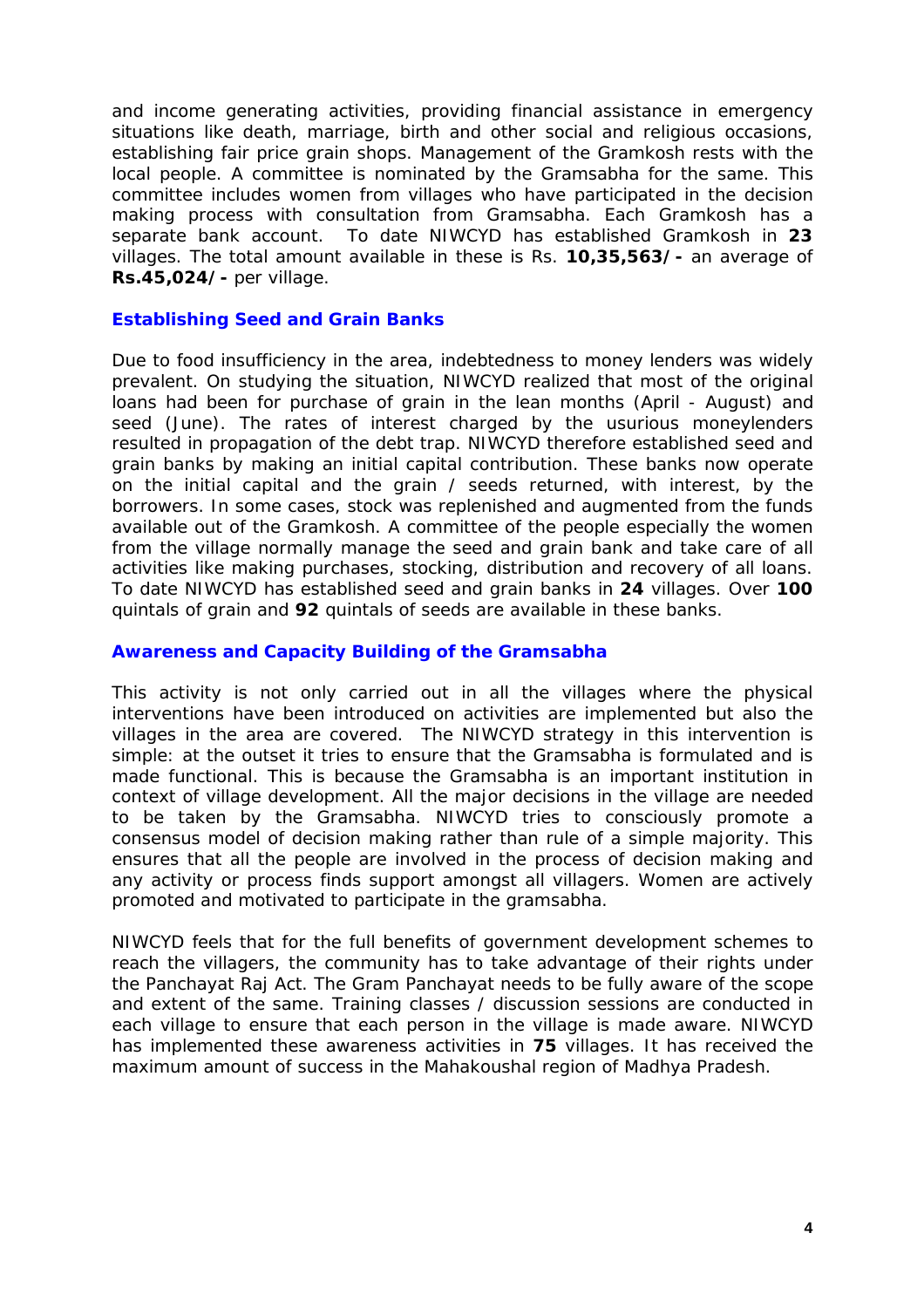#### **Mobilizing Women and Youth**

Women and youth are mobilized through formation of Self Help Groups round the saving and credit activity. The members are trained and exposed to other similar groups in the area. These groups will be encouraged to participate in all village level activities and decision-making processes.

Those amongst these groups who show leadership potential, are trained so that they can take up the mantle of leadership in the village. Over a period of time, NIWCYD gradually transfers the decision making in these villages to these local leaders and the community on the whole. This also helps in smooth withdrawal of NIWCYD from the activities that it was managing entirely in the early stages.

#### **Health and Education Services**

In almost all the villages where NIWCYD implements its Integrated Rural and Tribal Development programme, health and education services are an integral part. NIWCYD undertakes health and environmental sanitation demonstrations and camps, trains community level health workers and works with the government health system to ensure that services like immunization, malaria treatment etc reaches the people.

NIWCYD also runs crèches, balwadis (pre-primary education centres) and Non Formal Education classes for the children out of school.

### **Child Development**

This area is relatively new in the NIWCYD portfolio. In the year under report four significant projects were implemented.

#### **Addressing Child Labour**

NIWCYD is implementing the project in six villages. These villages have been affected by the Bargi Dam constructed on the river Narmada. The local people have lost their lands in the outlets and canals of the dam without adequate compensation. They are bereft of any other sources of employment except the stone crushing units and sand quarries. Poverty forces people in the villages to exploit the labour of their children. This results in the dropping out of the children from the formal school system. The incidence of sexual exploitation of the working adolescent girls is very high, especially in the stone crushing units that are owned and managed by the local underworld elements.

The issue of child labour is being addressed by NIWCYD through

- 1. Educational activities that include Non Formal Education classes that have covered over 300 working children in the last year. **85** children were encouraged to appear in the formal examination system in these villages.
- 2. Health interventions involving health check up camps for the children and their parents, training of community health workers, awareness camps etc.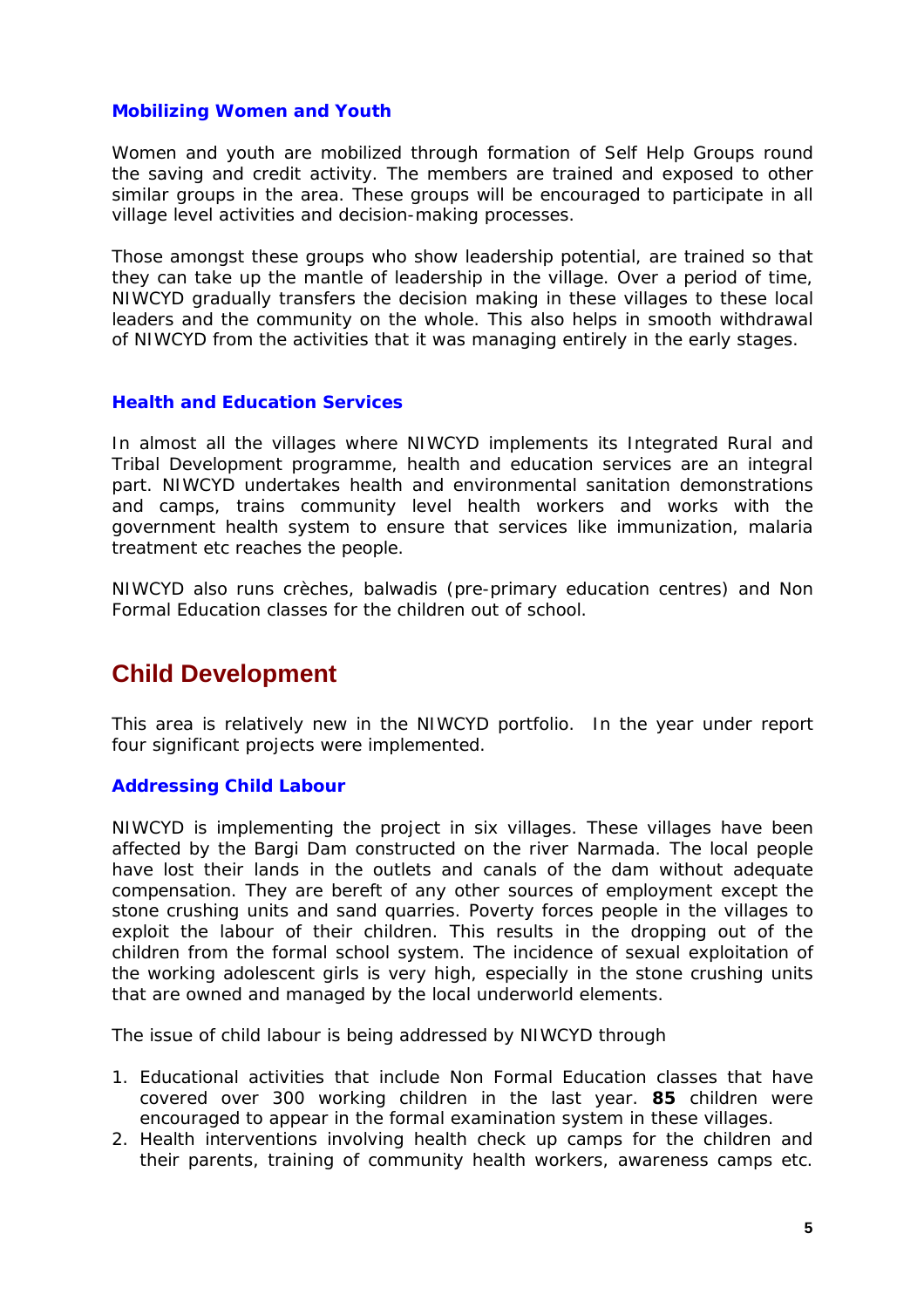These interventions which include provision of kits to trained community health workers, **have benefited over 900 families in the area.** 

- 3. Counselling of parents and adolescent girls in the region in order to expose and sensitise them to the dangers of exploitative work that the latter are being forced into. NIWCYD wishes to empower and awaken these girls so that they willingly come out of the forced labour. **A start has been made and twenty five have decided to stop working in the stone crushing units where they were being sexually exploited and have expressed their willingness to start new life.**
- 4. Income generation programs for the families like goatery has been initiated in 2 villages. **This programme has benefited 12 families directly. All children from these families have stopped working and now attend school.**

#### **Reforming the Juvenile Justice System**

The Juvenile Justice Act, 1986 calls for a change of focus from punishment and correction of juvenile offenders to their growth, development and rehabilitation. The Act also calls for NGOs to assist the state run the juvenile homes in

- 1. Identifying the systemic changes required to improve the quality of work of these homes.
- 2. Sensitising different cross sections of the society in order to facilitate the process of rehabilitation of the inmates.

NIWCYD decided to work on an experimental basis with the Juvenile Home in Durg in MP. In the first year it undertook the responsibility of

- Speedy disposal of pending cases especially where children who had run away from home were languishing in the juvenile home for lack of follow up. On an average 5 cases were disposed off each month.
- Follow-up, through home visits, of 25 cases.
- Sensitisation of the juvenile home staff to the emotional needs of the children. This was attempted through a common workshop of the staff, policy makers, children, NGOs, child psychologists etc.
- Providing space for the children through sports meets, outdoor camps and other recreational activities. The feedback from the children to these has been very encouraging.
- Meetings at the community level in the city of Durg where a cross-section of the society is invited and the needs and issues facing the children and the home are discussed.
- A 'needs assessment exercise' covering children from 8 such juvenile homes in the State.
- Ensuring that the children were mainstreamed with the society by enabling them to join the formal school system on their release and rehabilitation.

The findings of this exercise are to provide pointers to the policy makers at the state and central level as to the role that NGOs can play in making the Juvenile homes perform better in spirit in which the Act was framed.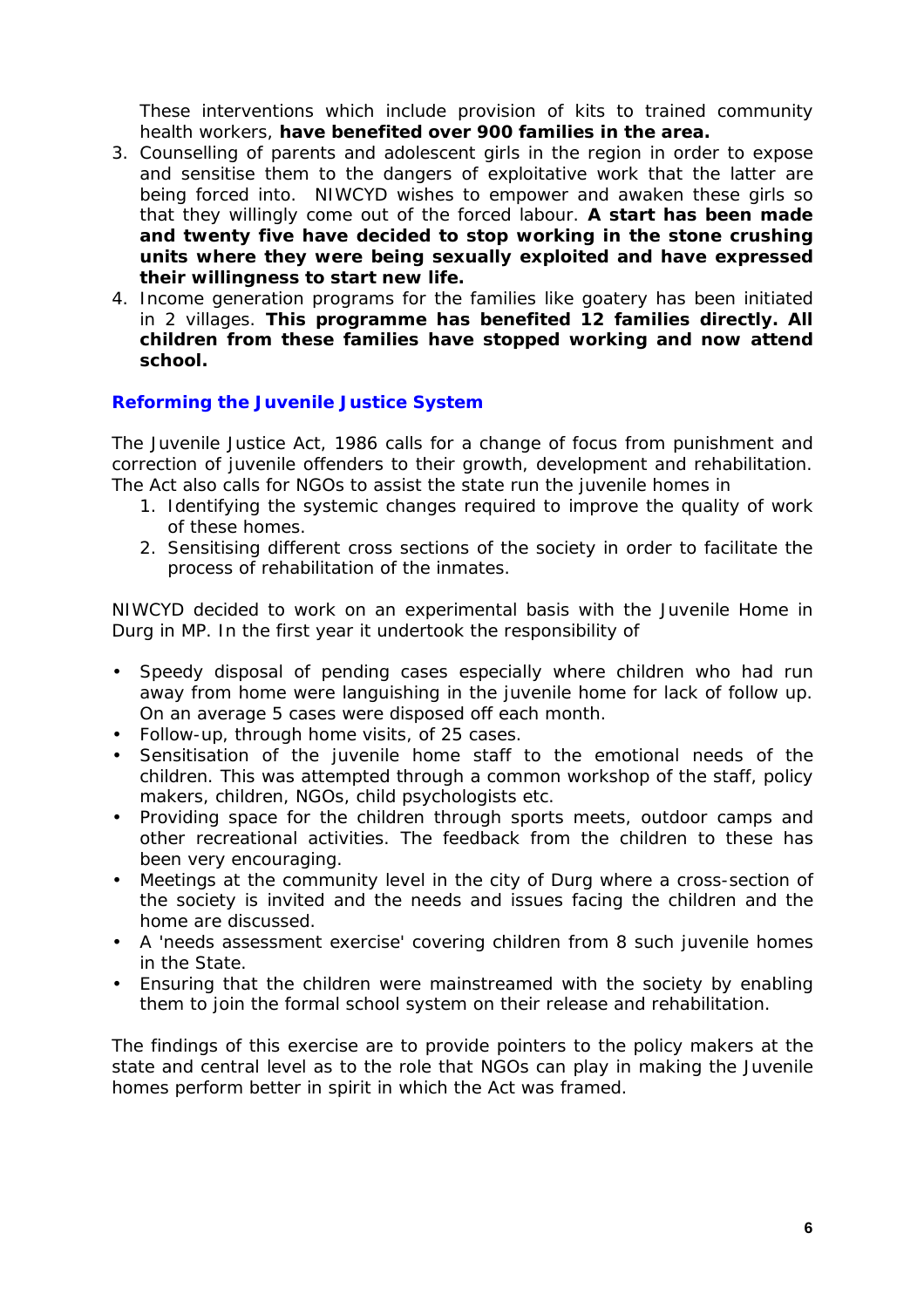#### **Home Based Neonatal Care (HBNC)**

NIWCYD was part of a study into the cause and incidence of child deaths. NGOs from 13 different parts of the state are studying the issue with a view to understanding the complexity and extent of the problem. The study was undertaken with technical support and guidance from SEARCH, Gadachiroli. In the study, NIWCYD has covered a population of 21,505 from 20 villages in the Ramtek Tehsil of Nagpur district of Maharashtra. Some of the learnings are that

- The issue of high child mortality is not restricted to tribals areas like Melghat, Dhule and recently Nandurbar as reported in the popular press and electronic media. The situation is quite serious in other parts of the state as well. As expected the CMR is highest in the tribal areas (92.2) followed by the urban slums (86.6) and rural areas (76.1).
- Still Birth Rate is highest in the urban areas (37.9) as compared to the rural (34.6) and tribal (27.1). Perinatal Mortality Rate (Still Birth Rate + Early Neonatal (below seven days) Mortality Rate) was found to be 67.3 %. This is an indication of the poor health and nutrition of expectant mothers.
- Neonatal Mortality rate was around the 50 mark in all areas. Neonatal mortality has accounted for 58.7 % of all child deaths and 75 % of the infant death recorded.
- The findings of the survey when compared with the official rates (government health department) show that **the true figures of the child deaths are at least 3-5 times higher than those reported officially.** This in itself is a vindication of the need for the survey and the need to record the incidence of births and deaths more accurately. .
- Even by government expectations (coming out of the SRS) over 120,000 neonates are expected to lose the survival fight each year ! However, the figure reported by the state health department is around 30 % of this figure !

#### **Bachpan Programme**

NIWCYD has started the interventions in the slums of Bhopal city with the focus on addressing the issue of children from age group of 6to 14 not going to school. The programme plans to bring the children from the slums in the vortex of education by initiating a combination of initiatives. Community centres equipped with educational and recreational resources with a committed worker from within the community who acts as a friend to the children and to the community and henceforth called as " Bal Sakha/Sakhi" who acquires the basic skills in education and recreation. The Bal Skha/Sakhi slowly moves from the educational initiator to the community mobilizor around the issues of access to education. Simultaneously the learning and teaching centre shifts gears to be the resource centre for the community.

The primary objective of the programme is: access to education for the most deprived children. With this primary focus initially, the community centres are established as learning and teaching centres where the children gather to learn in an informal settings. Recreation and education are merged in. The talents of the slum children are located, boosted and given a channel or a medium to blossom.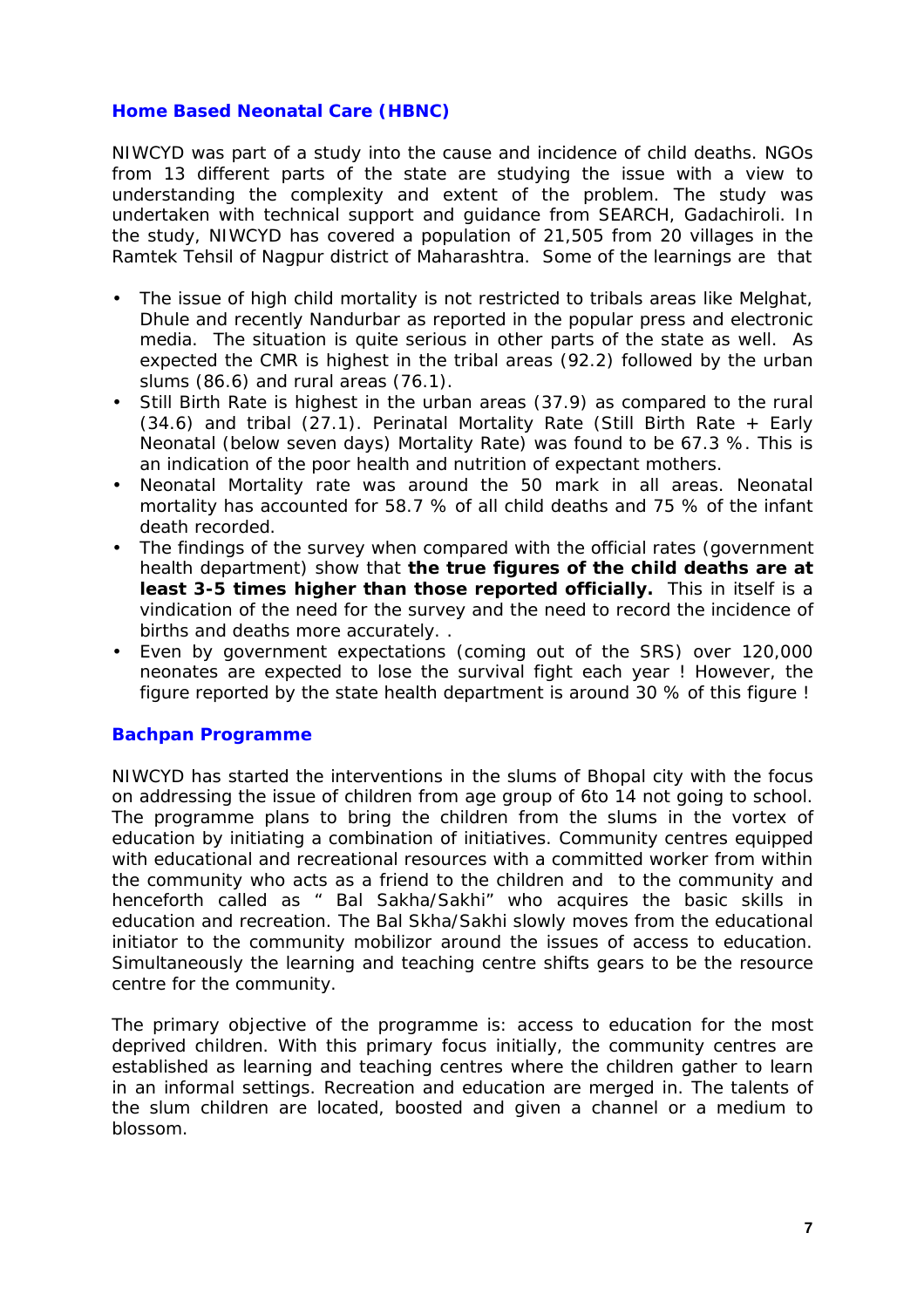# **Study, networking and advocacy**

#### **Promotion of Crop Diversity for Regenerating of Indigenous Farming Systems**

The program is an integral component of the sustainable agriculture programme being promoted by NIWCYD. The basic aims of the project are to strengthen the indigenous seed conservation and improve awareness of the farmers on their rights over the genetic resources. Through Adaptive research, a variety of wheat seed was developed which can be sown in areas where limited quantities of water are available. The seeds thus developed were distributed to the farmers in three areas - Bargi dam (Jabalpur district), Shahpur (Balaghat district) and Baiga Chek (Dindori district). The results from the yield were encouraging. They are being analysed for further development of the variety. The traditional variety seed collection and their conservation and promotion have been the focus activities in the tribal pockets. The vermiculture methods have also been introduced in Jabalpur and Dindori district in Madhya Pradesh. A small demonstration unit has been developed in the Baiga Chak region of Madhya Pradesh.

#### **A Centre for Advocacy**

NIWCYD has established a centre for public advocacy, studies, research, training and social action in Jabalpur. The centre aims to provide assistance to the marginalized sections of society who are asserting their rights over livelihood resources and for influencing suitable policy change. The main focus of the centre is

- Creating awareness among people against human rights violations
- **Promoting the adoption of Extension of Panchayat Raj for the tribal areas**
- Capacity building of the grassroots activists on advocacy skills, particularly relating to Panchayat Raj and empowerment of women.

Various activities like training, information dissemination, legal assistance etc are provided by the centre

#### **Resource Centre**

NIWCYD has established a resource centre for NGOs and other peoples organisations in Nainpur, district Mandla, MP. The main activities include

- 1. Collection, analysis and dissemination of information on Government Resolutions, law and bills tabled in parliament and state assemblies
- 2. Strengthening people based campaigns
- 3. Networking amongst NGOs, academia and government officials

A number of NGOs have been taking advantage of the service provided by this centre.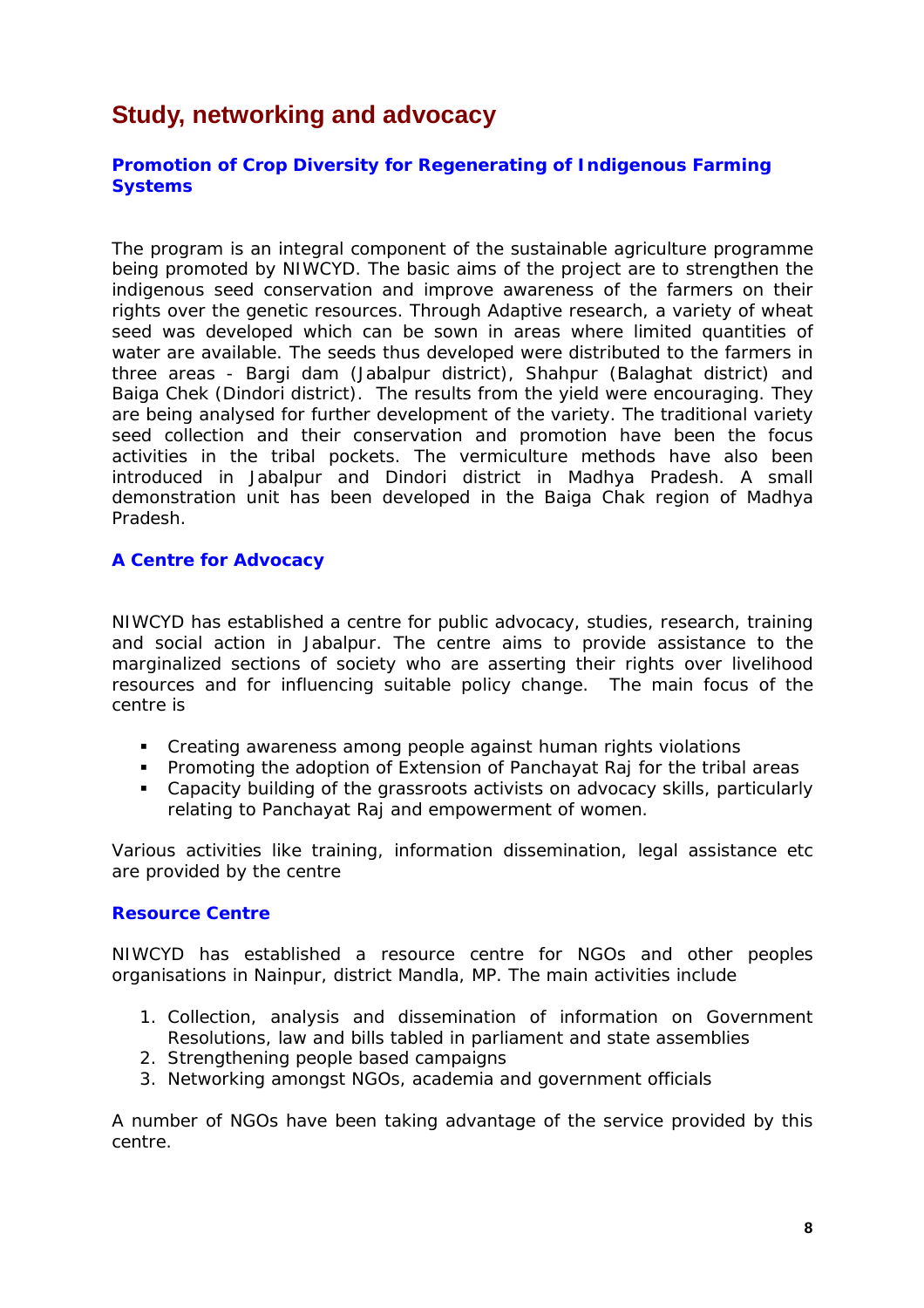### **The year to come**

In the coming year, most of the programmes from NIWCYD are expected to continue. In addition some new programmes are likely to be taken on. Three of the most important ones amongst these are

- 1. Integrated Rural Development programme in 5 villages in the Baiga Chek region, 10 villages each in Jabalpur and Chindwara in MP and 10 villages in Kanker district of Chattisgarh.
- 2. Sustainable Adivasi Integrated Development Programme with emphasis on capacity building and community empowerment.
- 3. Poorest Areas Civil Society Programme in 450 villages of 4 districts in Madhya Pradesh.
- 4. A project that aims to promote fair trade practices. NIWCYD will co-ordinate the production and sale of products from the tribal areas – Minor Forest Produce, Craft work, organically grown crops etc. The effort will be to ensure that the producers and the consumers are both satisfied and that employment opportunities are generated in the rural and tribal areas.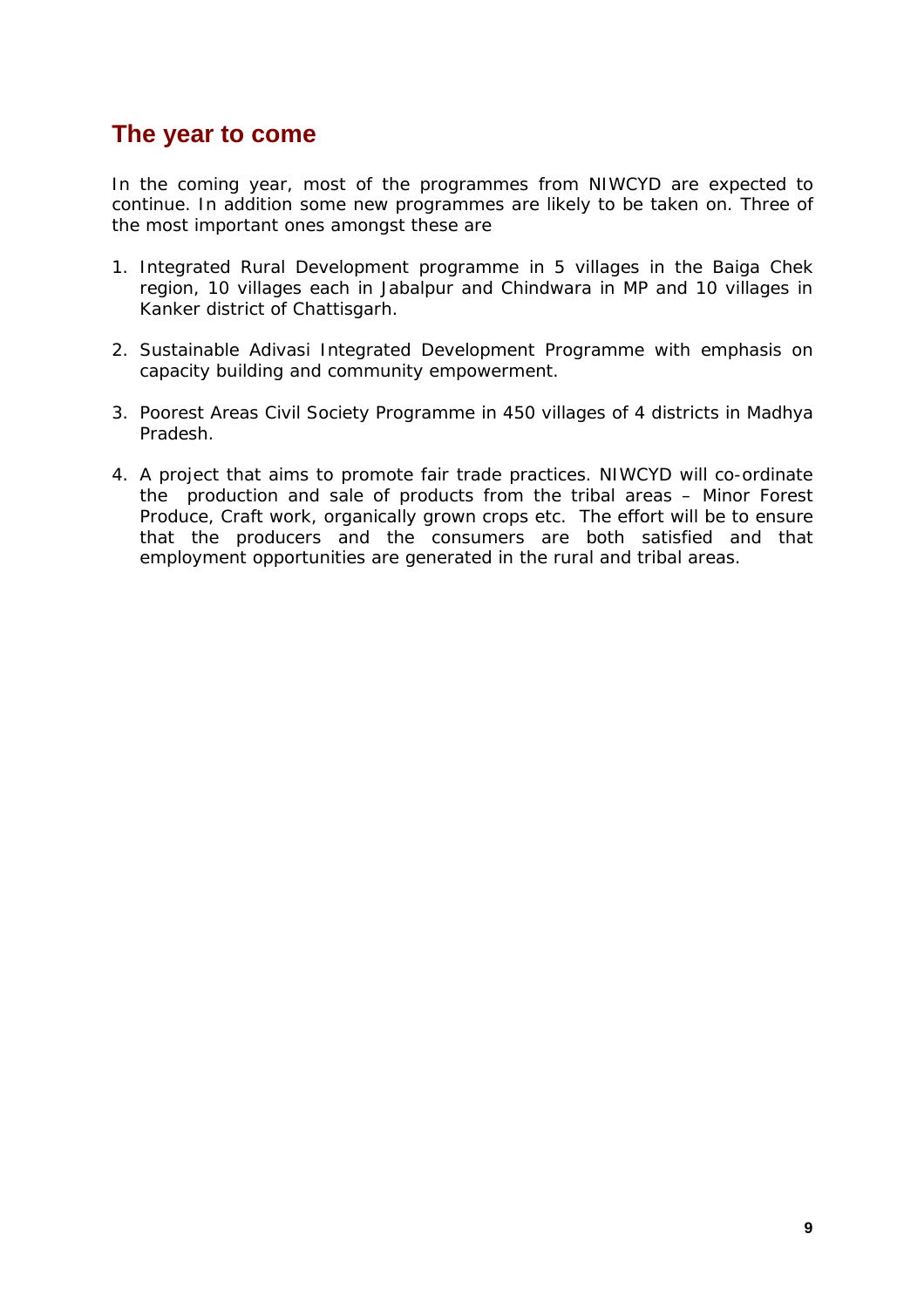#### **SUPPORTING AGENCIES**

The NIWCYD Governing Council wishes to acknowledge the support it has received from a variety of individuals and institutions in the year under report. This includes financial support from

- **OXFAM (India) Trust, Lucknow**
- **Indo German Social Service Society (IGSSS), Bhubaneshwar**
- **Swiss Aid, Mumbai**
- **AID, Mumbai**
- **Terre des Hommes (TdH), Pune**
- **Ministry of Social Justice and Empowerment, Government of India, New Delhi**
- AWO, Germany

and Technical support from

- GreenEarth Social Development Consulting Pvt. Ltd.
- National Environment Engineering and Research Institute, Nagpur
- **SEARCH, Gadchiroli**
- Pratham, Mumbai

The governing council also wishes to thank the staff, volunteers and various technical associates who have contributed greatly to its programmes and mission.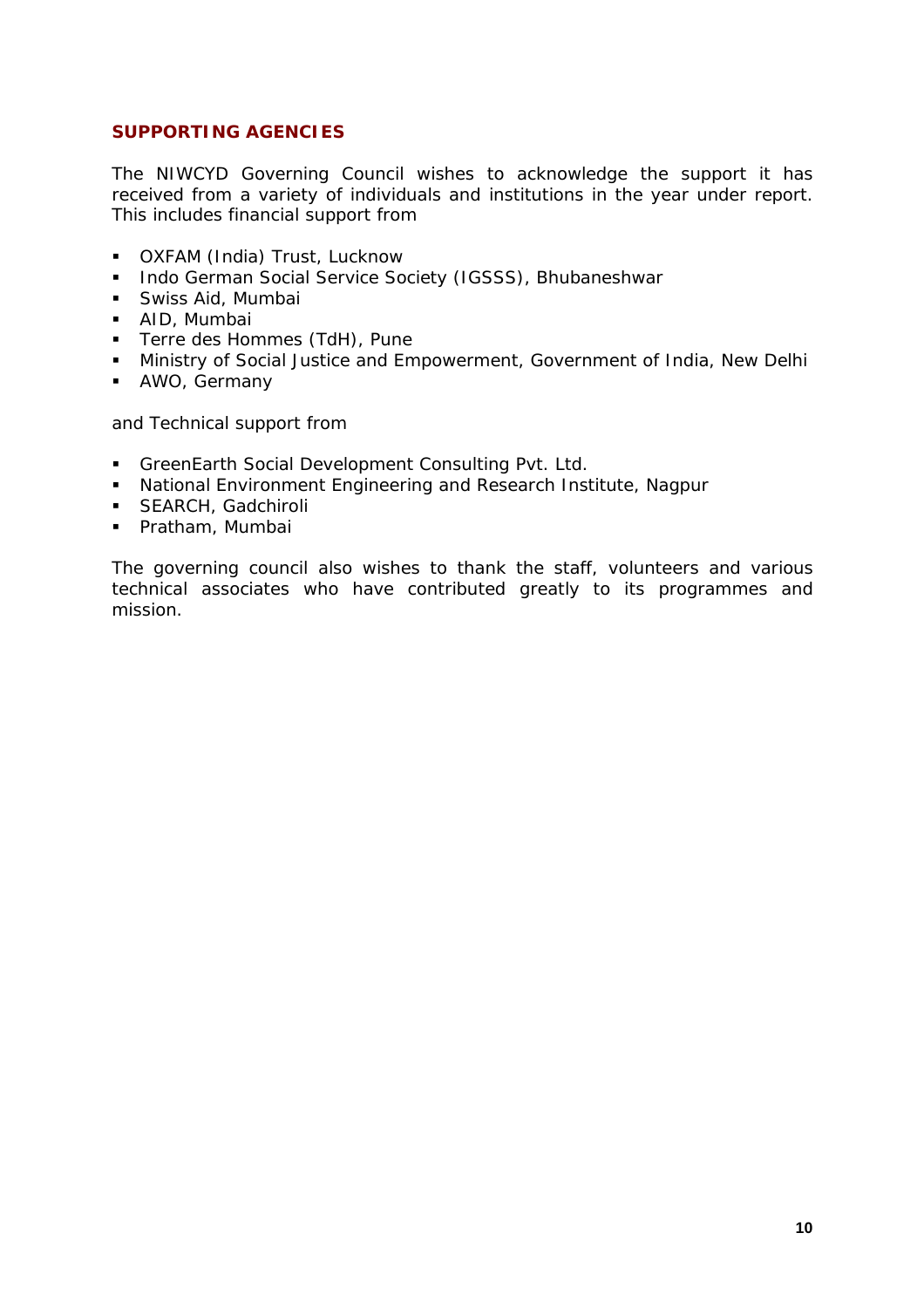### **GLIMPSES**

### **Livelihood Issue**



*Mapping of the resources by the people themselves* 



*Review of the programmes in a village Gramsabha* 



*Land Levelling work being done by the people A view of the land reclaimed by stone bunding* 

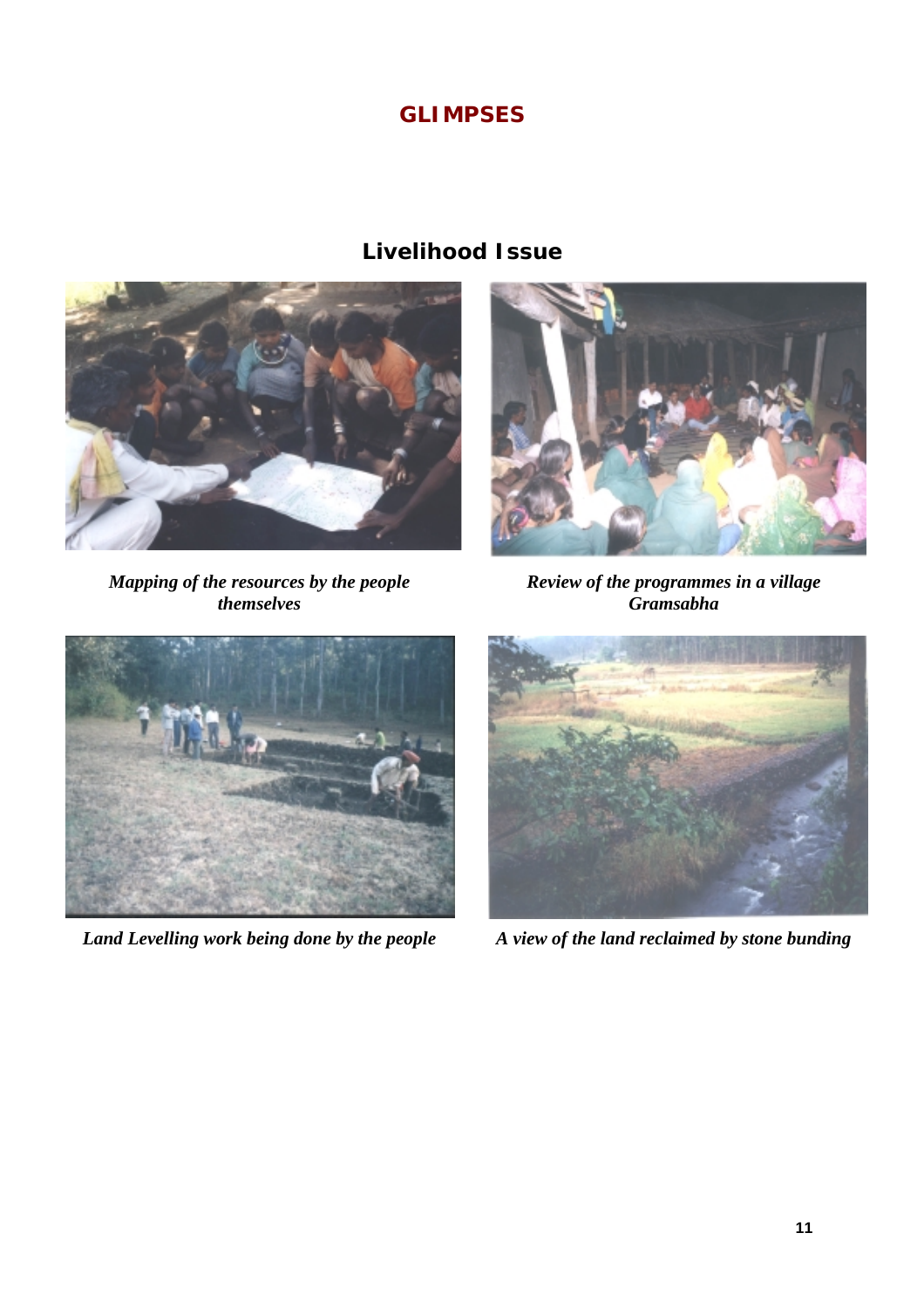### **Health**



*Demonstration of cutting an umbilical cord during the training* 



 *Weighing a new born baby* 



*Refresher course for the health workers Demonstration at the Dai training* 



*programme*